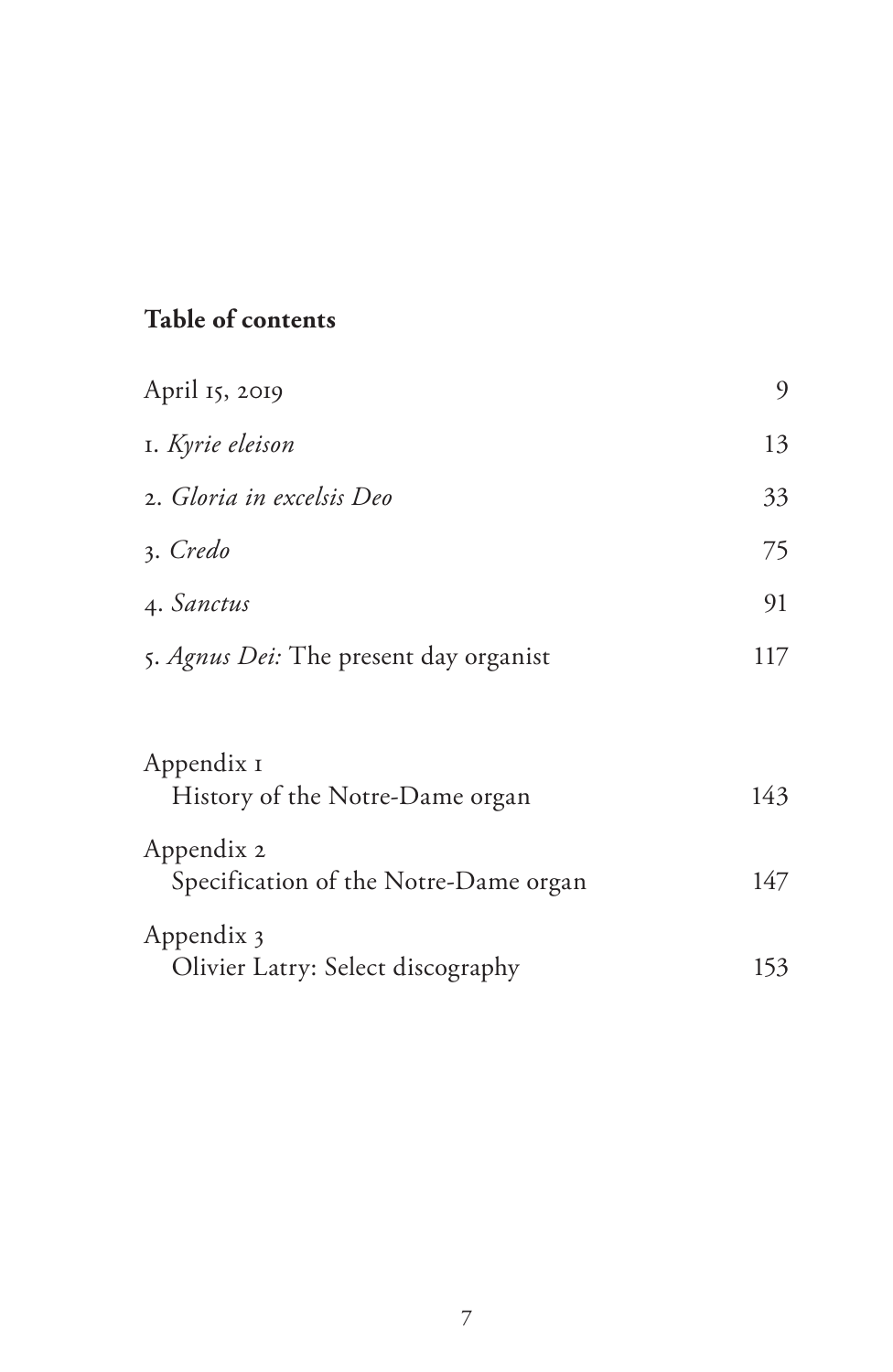## **April 15, 2019**

'Les Mains de l'abîme (pour les temps de Pénitence)'\* Olivier Messiaen, *Livre d'orgue*

Some dates shape your whole life. My wife and I have just arrived in Vienna. We're away from Paris for about ten days, teaming up again with *Phil Blech Wien*, the brass ensemble from the Vienna Philharmonic Orchestra for a concert in Dresden in Saxony, and another in the Austrian capital. Our schedule looks very busy, with rehearsals and performances plus a recording and a long journey between the two cities.

We're just in the process of unpacking our things in our hotel room, when I get a text message on my phone from a friend who lives near the Panthéon: "Terrible news, Olivier. Notre-Dame's on fire." He attaches a photo in which I can indeed see a small cloud of smoke, suggesting the start of a fire. We turn on the TV and within five minutes I get another photo. The fire has spread much further across the roof. New pictures replace the previous ones, each more ominous than the last.

My first feeling is one of disbelief. The unimaginable defies all logic. I tell myself that you can prepare for news of a parent's death; it's part of life's journey. But a cathedral built 850 years ago being destroyed before your very eyes? How can this be

<sup>\*</sup> 'The Hands of the Abyss (for Penitential times)'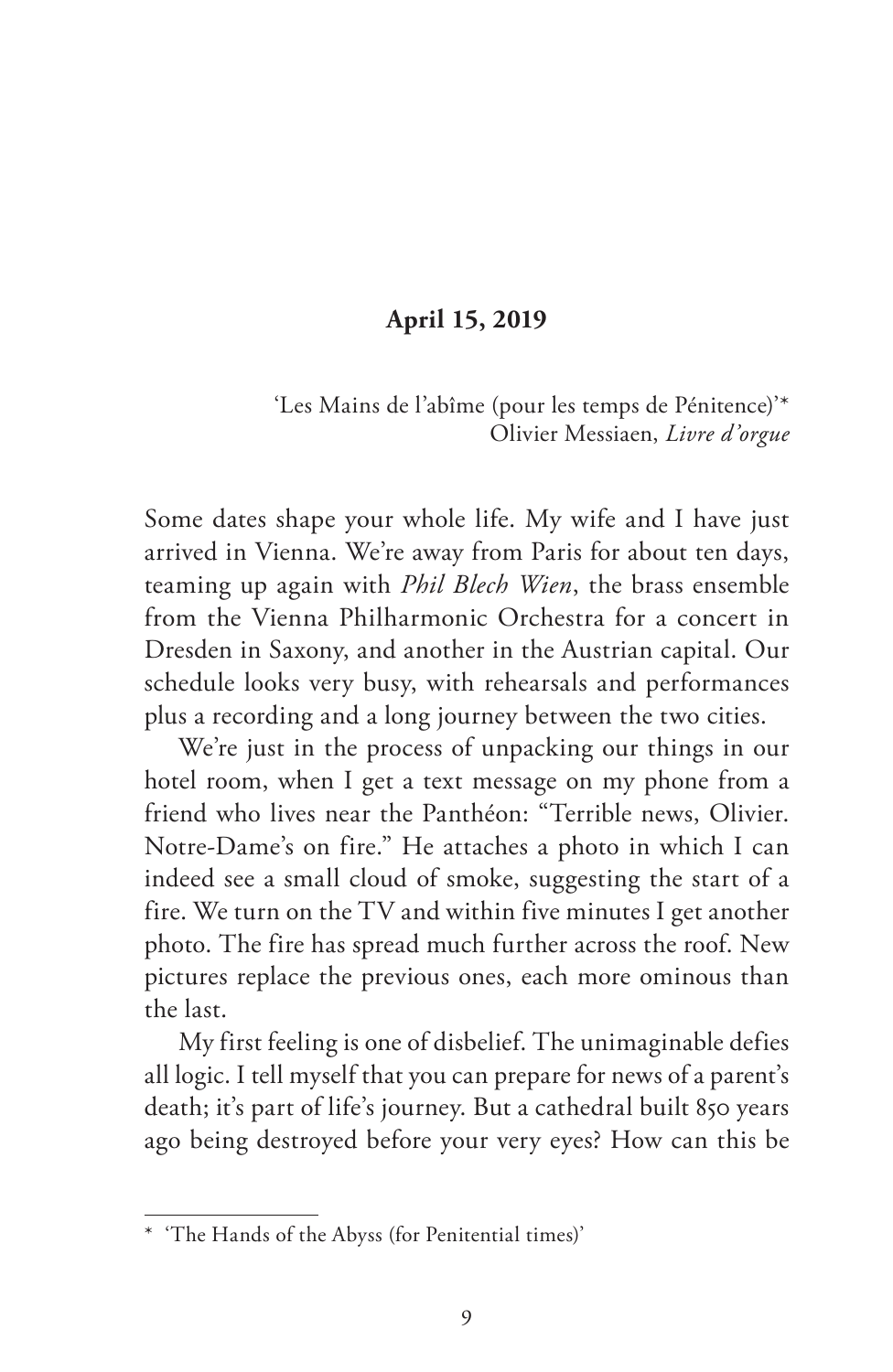possible? Notre-Dame is part of everything: our whole cultural heritage and even more, our present. It's our spiritual backbone, an embodiment of holy history and a symbol of our country's sacred life.

After these first few seconds of doubt, I feel overwhelmed by a mixture of irrepressible emotions. These give way to anger: 'They did it!' They made a fatal mistake, just like at Nantes Cathedral, at the Hotel Lambert in Paris, at La Fenice in Venice, each time during a restoration. I'd dreaded it so much.

My wife and I unpack our things on either side of the bed. Meanwhile we're on the phone, crying. We're shaking with anxiety, our anger covered by tears.

I call the other cathedral organists. Philippe Lefebvre isn't aware of what's happening. I'll call him back in a few hours. He'll be as dejected as I am. My assistant Johann Vexo, the choir organist, is dumbfounded. He was playing for a service this evening. A fire alarm went off and everyone in the building was evacuated quite calmly. Things like fire alarms happen; there's nothing to worry about. So he went home, and now I'm telling him what's happening. He goes back to Notre-Dame and tells me in horror that the spire has just collapsed, and the flames are getting considerably higher, and closer to the main organ.

The organ … I was 19 when I first laid hands on its five manuals. I've spent 34 years of my life in its loft. I realize I haven't even thought of it yet, since news of the disaster broke a few minutes ago. The organ, enclosed by its two towers, is inconceivable without the cathedral. For it to be destroyed – and I'm choosing my words carefully – would be little compared to losing Notre-Dame itself.

Is that what's going to happen in a few moments, perhaps? I'm afraid that the pipes will collapse on top of each other in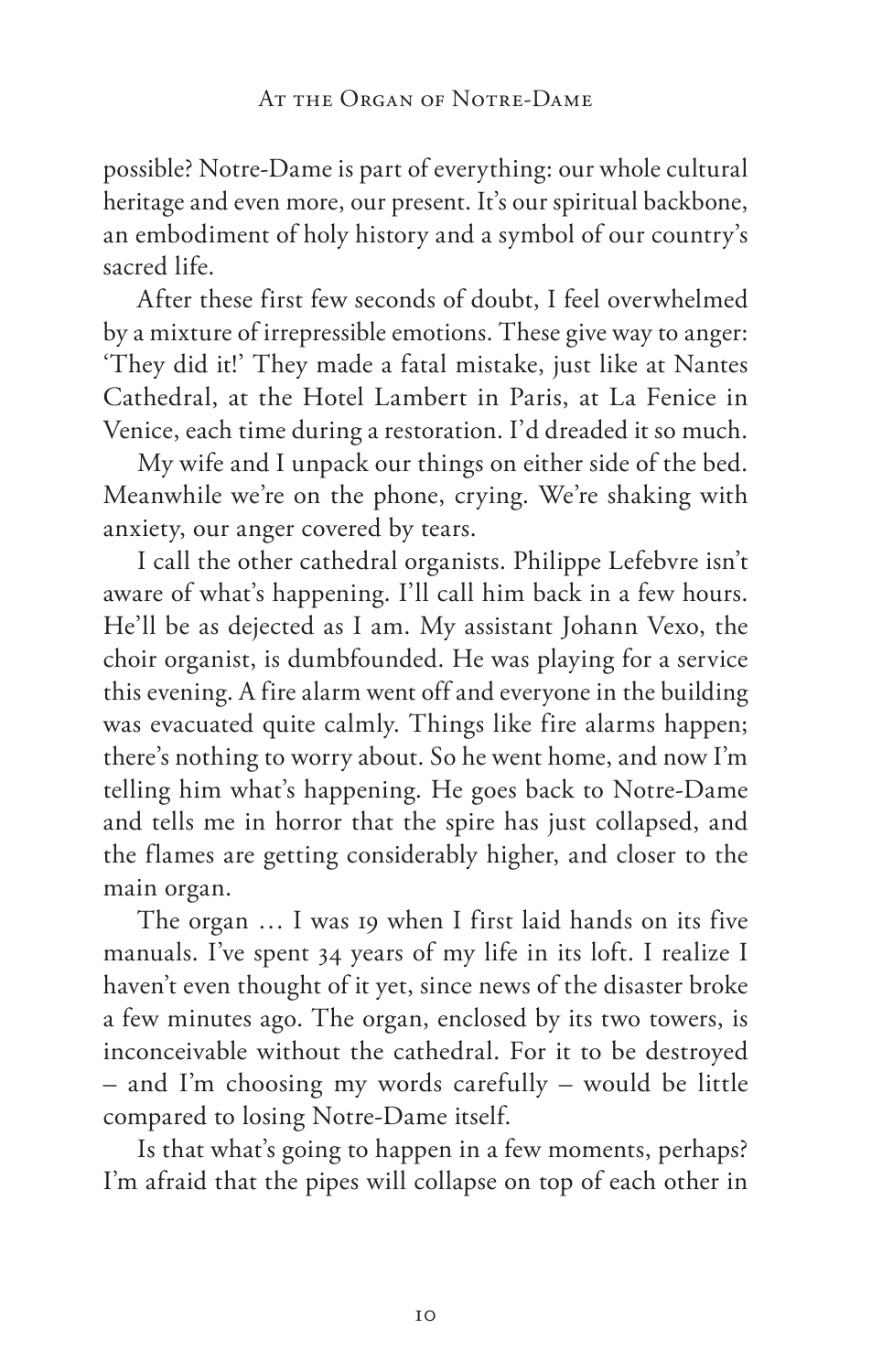such intense heat. They embody the soul of the instrument. It's an unbearable wait.

A few hours later, after the fire is contained and the cathedral director has been able to get up to the loft, it seems the organ is undamaged.

When I think of the violent fire I'd watched from so far away, the official announcement that the organ appears to be safe is mind-boggling! Confirmation of this miracle came a few days later after the organ builders had investigated further. When the fire was at its most intense, the temperature inside the organ was just 17 degrees. Probably the main organ was saved by the collapse of the spire designed by Viollet-le-Duc. When it crashed through part of the vaulted roof, it produced a stream of fresh air which prevented intense heat from filling the cathedral. I think how our 12th-century builders ensured that the roof beams were isolated from the rest of the building. In medieval times, houses adjoined churches, and a fire spreading through the whole building could have set a whole city on fire.

The hours have passed. Our musician friends from the Vienna Philharmonic visit us. They are shocked and offer to cancel the plans if I wish. I choose to go ahead with our itinerary by modifying the rehearsal schedule to fit in a return trip to Paris. So on Easter Sunday we're back in Paris, leaving the metro at Saint-Michel with suitcases in hand. It's a beautiful Spring day but its innocent light doesn't ease our anxiety. Our view of the ravaged nave is blocked by trees with budding leaves and flowers, but we can just see the two cathedral towers. They're still there as if nothing has happened, elegantly hiding the missing roof from view until the last moment. They burst into view, radiant as ever. Then in the shadow of Notre-Dame, we run into Yves Castagnet, the choir organist and Monsignor Chauvet, the rector. We fall into each other's arms in tears. Indescribable moments.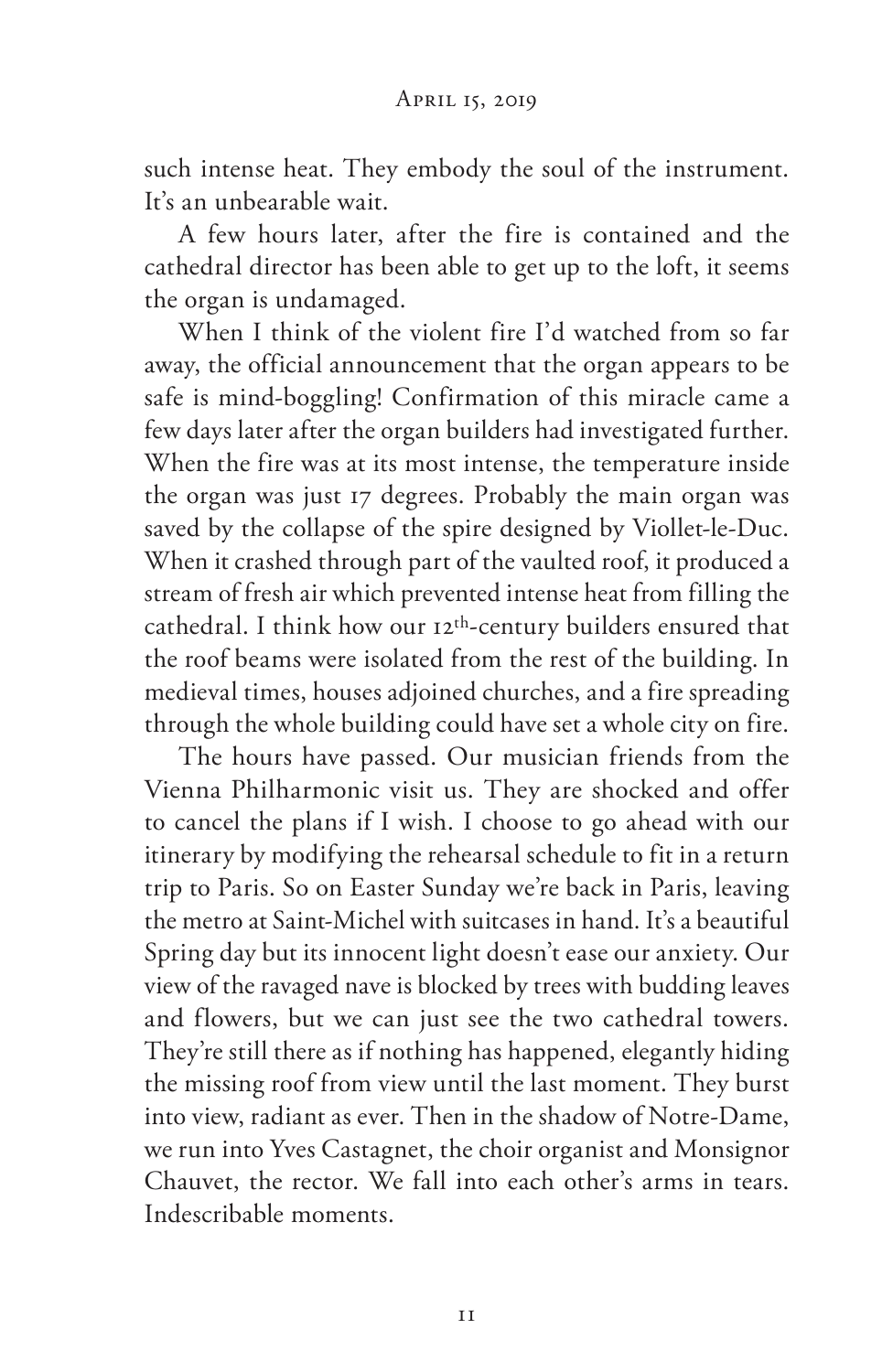#### AT THE ORGAN OF NOTRE-DAME

It's a month before I can go back into the cathedral. It's really strange seeing the two towers from the inside. What devastation! I'm struck by the intensity of the light, which only the first builders could have seen. I have to smile when I see how clean the pillars are, after being drenched in thousands of litres of water. I'm thrilled to see that all the main liturgical objects have been saved: the high altar, the choir stalls, the statue of the Virgin, the crucifix, the rose windows …

The organ is covered in dust and looks as if it's fallen asleep. The water fell short of it. Now the specific work to repair it can begin: erecting scaffolding, removing the organ piece by piece, decontaminating the lead and restoring the instrument away from Paris. The case will remain in place. The large bellows and façade pipes can't be dismantled as they're too fragile. Restoring the main organ is one priority amongst many others, but now I know it will be back sometime in the future. It can take as long as necessary. I'll be waiting.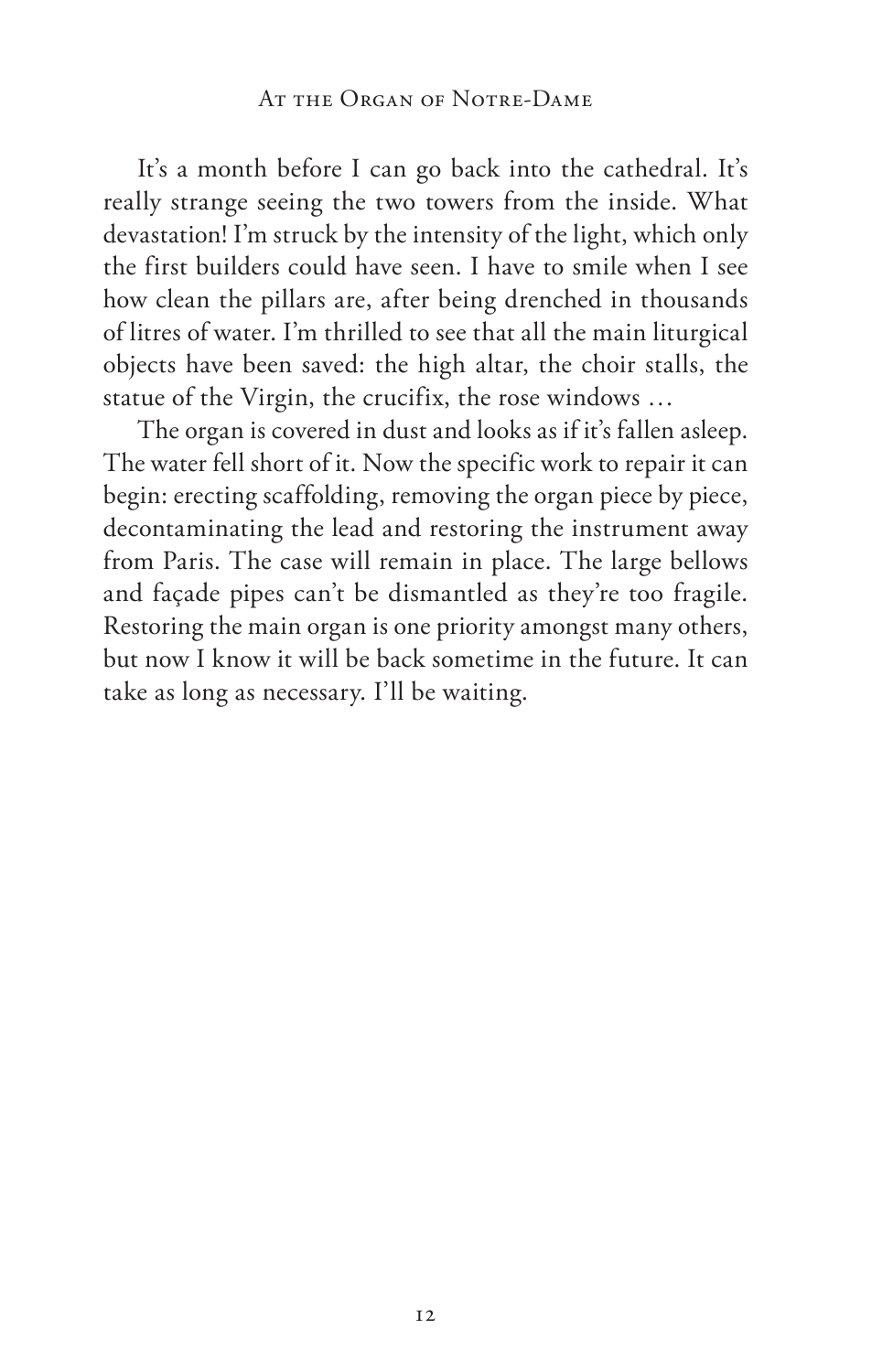#### **1**

### *Kyrie eleison*

*SF: Months have gone by. Liturgical life has adapted to the present limitations. The whole world has had to be patient. Your career as an organist has taken you to other organ lofts. You can guess what my burning question is …* 

OL: Am I missing the organ? So many people ask me this question, and each time it rubs salt into the wound. But I did have a special bond with the instrument. Let me draw a parallel. When a loved one dies, you react in two possible ways: either you regret not having done something, or said something, in which case you hide in the sadness of remorse, or you take comfort in remembering the intense moments you spent together. And I've lived on a high with the Notre-Dame organ! I've enjoyed every hour of my close relationship with the instrument and bonded with it in services and concerts. I remember the nights we spent together conversing in sound, and that comforts me. I feel the deep joy of the past and I'm already sensing the hope of our reunion.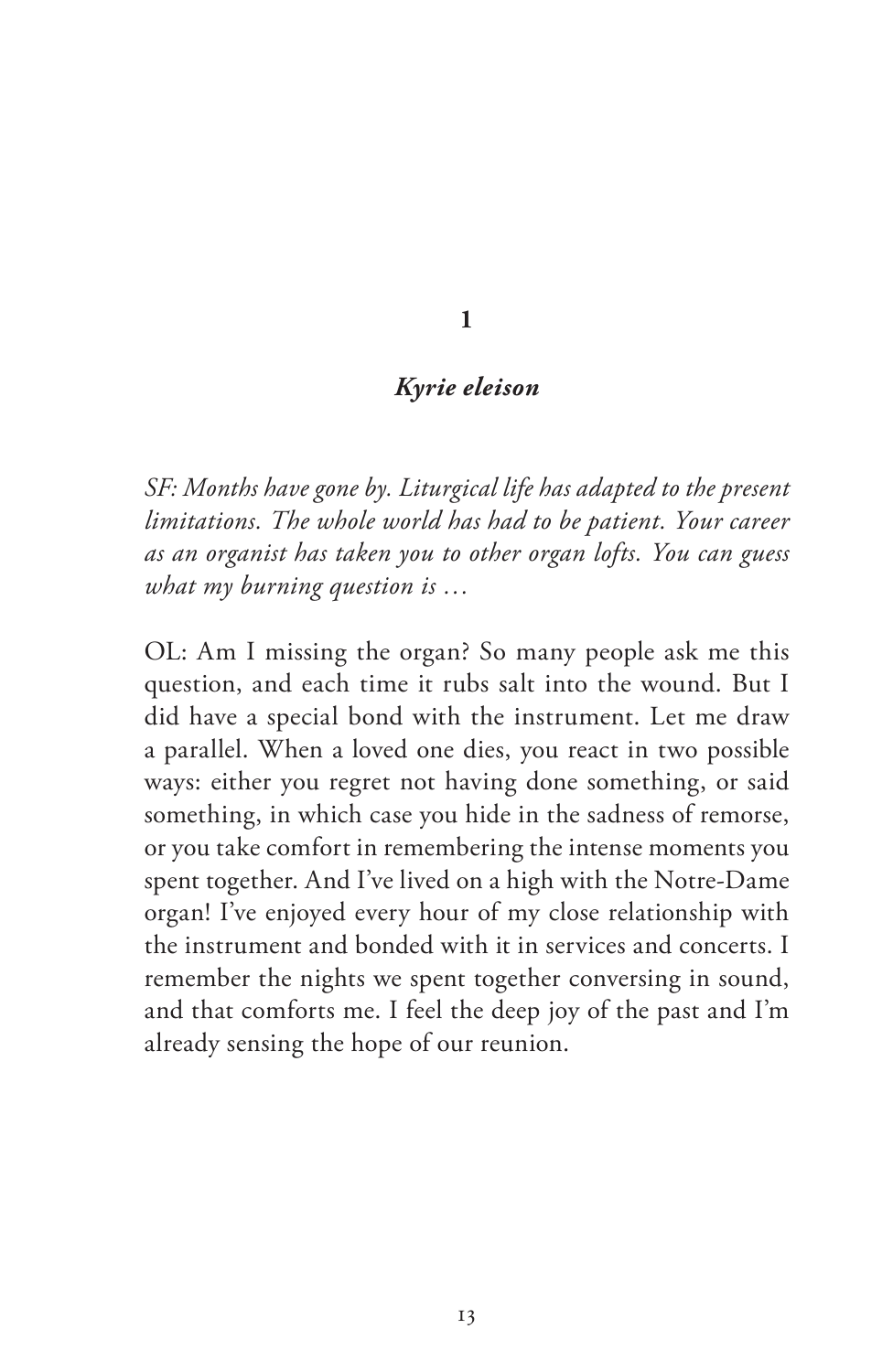#### AT THE ORGAN OF NOTRE-DAME

*Now let's take a big leap into the past. How did you become organist of Notre-Dame? How did you get into music?* 

Music has always been a big part of my life. My parents weren't musicians themselves, but they were great music lovers and very receptive to culture. They subscribed to the *Guilde international du disque* (*International Record Guild*). Apparently, even when I was only a kid, I'd sit next to the record player and listen to the music while I watched the record going round. Then I made my first physical contact with music on a little child's piano, which I got when I could hardly walk. As soon as I became aware of what you could do with the sounds that came out of this instrument, (not very harmonious though!) I trained myself to play the songs we were taught at nursery school. There was a piano at the school, and I dreamed of being able to play it one day. I was naturally shy, so it took me several months to pluck up courage to ask my teacher if I could touch it. This instrument inspired me with a mixture of attraction, but also of fear; being allowed to play the school piano seemed like a huge privilege! After hearing me, the school principal told my parents I should study music.

So I found myself enrolled in an annex of the Conservatoire at Boulogne-sur-Mer where my family lived. During my first year, I learned the basics of solfège\* along with my older brother, Jean-Yves, who took this opportunity to go deeper into the rudiments of music which he'd discovered for himself. It was then that my parents bought me a second, more elaborate child's piano with four chromatic octaves. My oldest brother, Christian, showed me how to play a C major chord on it. By mastering the treble clef and this well-known chord, I felt I'd almost become an expert. So that summer I threw myself into

<sup>\*</sup> solfa, a system where every note of a scale is given its own unique syllable.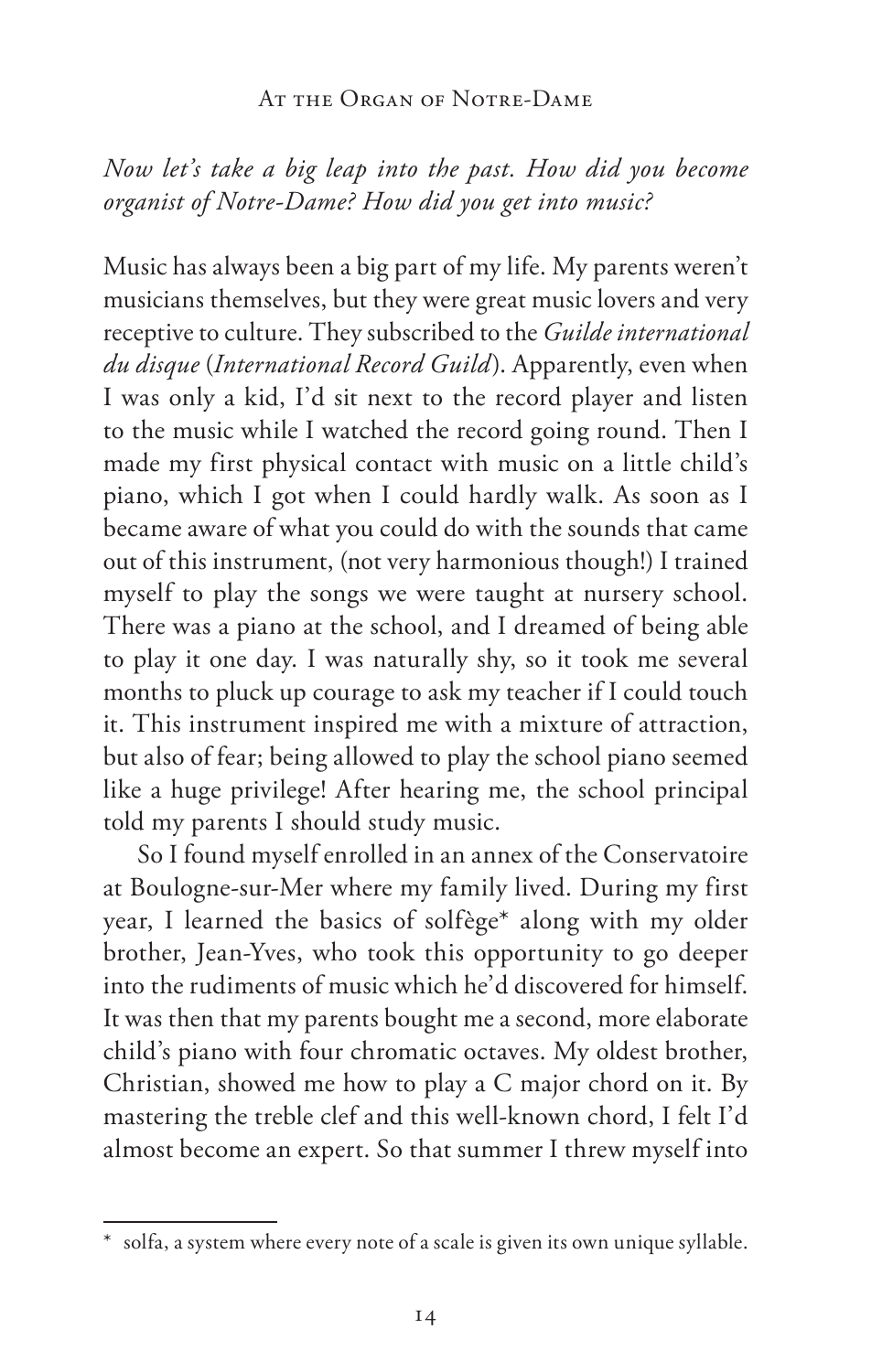#### **2**

### *Gloria in excelsis Deo*

*SF: So you were now organist of Meaux Cathedral. You continued your studies and, in 1984, you became a student at the Paris Conservatoire. But it wasn't the organ class you enrolled in …*

OL: … no, the techniques of composition class. I wasn't attracted by the organ teaching on offer there at the time. Marcel Dupré ran the organ class until 1954 when Rolande Falcinelli succeeded him. Musical interpretation had evolved considerably in just a few years, and I didn't think the organ teaching at the Conservatoire had kept up with this fundamental change. Gaston Litaize remained my only organ teacher. I remember teasing him by letting him think I was going to join Rolande Falcinelli's class. He flew into such a rage that it was hard to calm him down!

I'd already taken the Paris Conservatoire entrance exam several times before 1984. I failed to get into this prestigious institution simply because I'd never done any strict counterpoint in my life.

I love imagining the jury's reaction when they saw my first attempt. "Did I really dare to write that!" I asked myself when I looked back at my working a few years later. My second attempt was also a failure. The test was incredibly difficult: two given Cantus Firmi, each about 16 or 18 bars long. I got up and left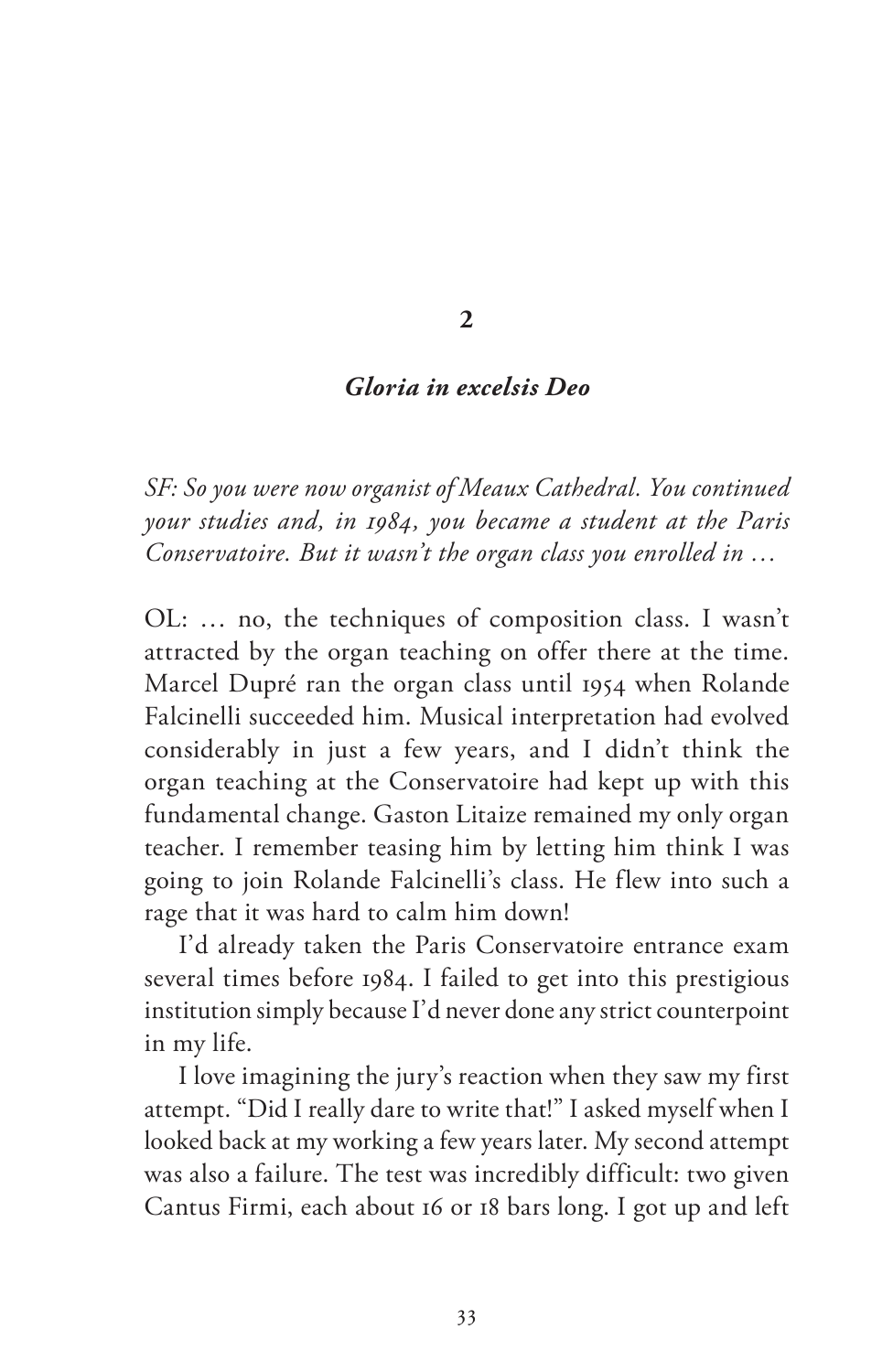the room before the end of the exam. That was in 1982, the year the Chartres international competition ended very badly for me. It wasn't easy psychologically …

So it wasn't until 1984, at my third attempt, that I got into Jean-Claude Raynaud's class. He was the harmony professor, but also an organist: an incredible musician (although he wasn't interested in embarking on a virtuoso career), admirably openminded and with endless knowledge. He taught us musical styles and revealed the essential elements or, more accurately, the essence of a musical work to us. It was around this time that I discovered other repertoire, works I'd voluntarily neglected during my first years of study. The homework Jean-Claude Raynaud expected from us at the Paris Conservatoire was equivalent to 20 hours per exercise\*, with two exercises per week … So I was very busy, especially since I also had to make a living at the same time.

*The techniques of composition class at the Paris Conservatoire was in addition to studying improvisation with Gaston Litaize. How did you approach this regime, which was quite foreign to you, after all?*

Let's go back a little. After I won the gold medal and the prize for excellence at the Saint-Maur Conservatoire, Litaize made sure he set up a kind of postgraduate course in 1981 to keep me on! So in 1981 he started a degree called 'concert artist diploma', modelled on the German 'Konzertexam'. Then he formalized improvisation teaching, and I won first prize in 1982. This meant I was able to study with him for four years.

I came to improvisation out of necessity. In fact, it was hard to envisage a career as an organist without doing it. But

<sup>\*</sup> Stylistic writing with an opening or one part given; for example, completing a string quartet with the violin part given in full.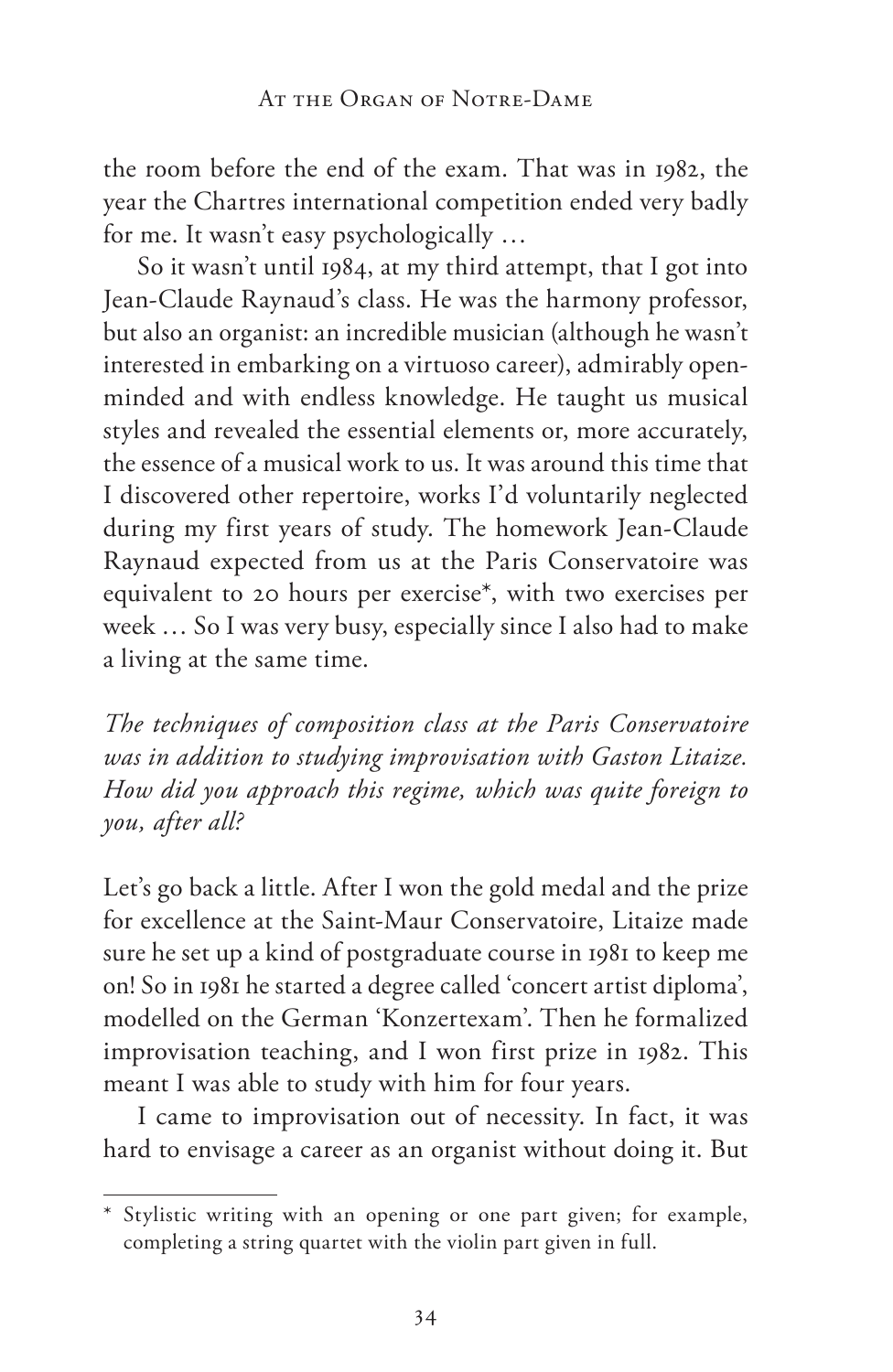*You've mentioned several times the deplorable state of the Notre-Dame organ in the 1980s. One could go back even further. Even before the Second World War, Louis Vierne was complaining that insects were attacking the wood in the organ, which was dilapidated even then. He even added that the Notre-Dame parish was the poorest in Paris …*

That's true! The richest parish was Saint-Sulpice. The parishioners of the 6th arrondissement donated a lot of money. Notre-Dame was just the bishop's seat, so it had very little money. When Vierne was appointed organist, he was rather disappointed from the financial point of view. He hesitated between Notre-Dame and Saint-Pierre de Neuilly-sur-Seine, which would have been a more lucrative position. At that time, the city cathedral organist's job was simply not enough to live on!

*How was the instrument's restoration planned and carried out after the four organists were appointed to succeed Pierre Cochereau?*

In his last years at Notre-Dame, Pierre Cochereau had longed for a complete restoration of the organ. In order to draw the authorities' attention to the need for major work, he'd abandoned all maintenance, so the instrument was gradually deteriorating. It was riddled with dust, three out of every four pipes didn't sound, and the few that still did were completely out of tune. The bellows were leaking so the instrument no longer had an adequate wind supply, and on top of all that, the combination system had been disconnected since 1982 because it had almost caught fire.

By the time we were appointed, tenders had already been called for its restoration. We didn't like the proposed project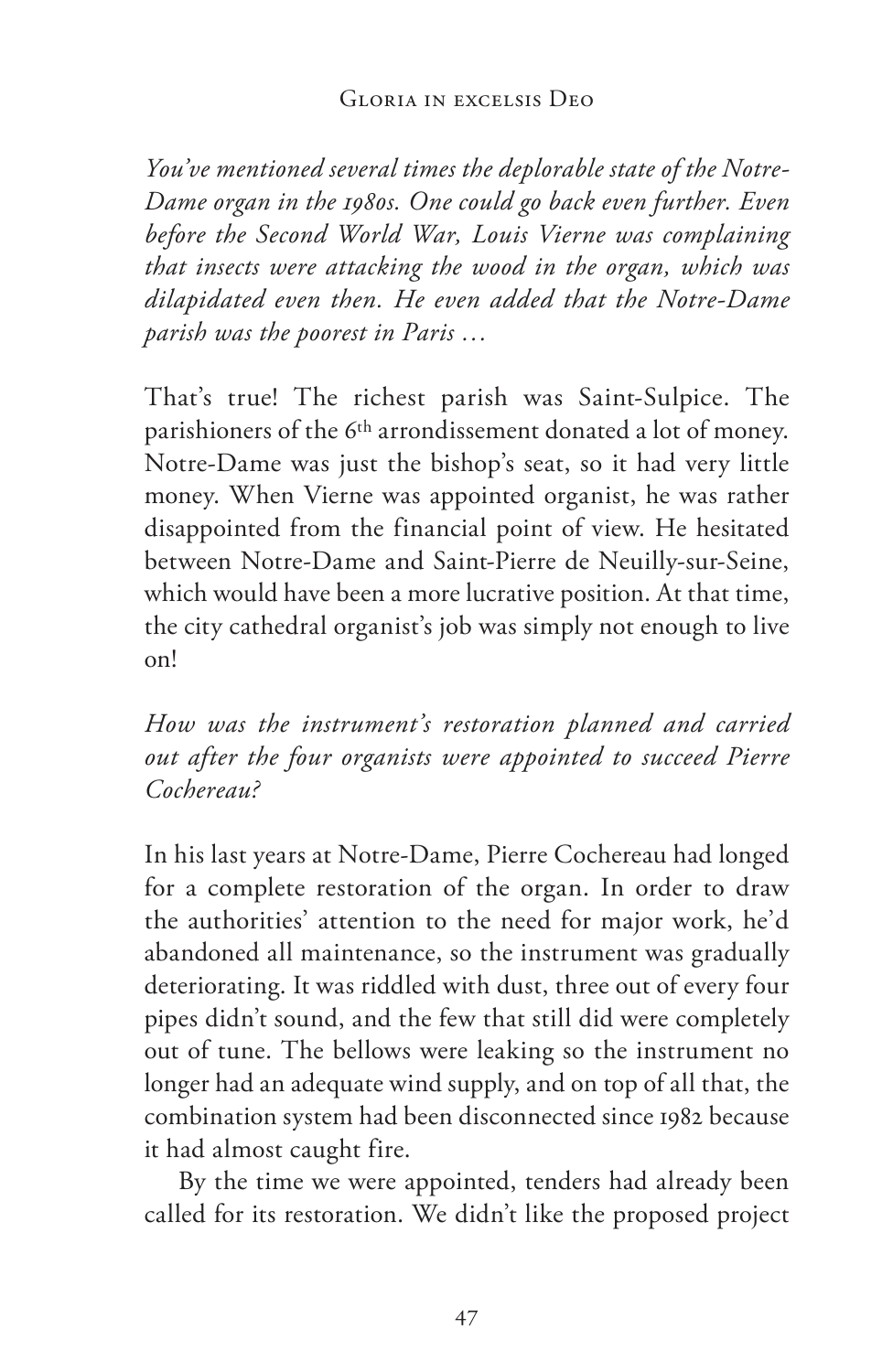at all. It was the beginning, or rather the continuation, of an eventful saga which was much debated. Let's look at the basic facts of the problem.

The organ remained a Cavaillé-Coll instrument from its inauguration in March 1868 until Pierre Cochereau arrived in 1955. Following the Neo-Classical trend, the Barker machines (a pneumatic device to lighten the touch for the player, named after an English organ builder in the first half of the 19th century) and the whole Cavaillé-Coll mechanism were dismantled, and electric action was installed. Mixtures were added for the interpretation of Baroque repertoire, especially Bach. To us four organists, the improvement in sound they made was an illusion. Combining Classical Plein Jeux mixtures with Cavaillé-Coll's existing ones meant a distortion in style, even though the unique acoustics of Notre-Dame, with its seven second reverberation time, made the sound so blurry that it didn't really matter. However, the fact remains that the organ had lost its cohesion. One could argue that many other builders had altered the instrument in the past: François-Henri Clicquot in the 18th century, Alexandre Thierry a few decades earlier, and even earlier still, Valéran de Héman. However, and it's a miracle in the case of the Notre-Dame organ, none of them had removed anything valuable from past centuries, even small details. For example, in François Thierry's 1733 organ case, wooden supports are used to hold the towers, the highest parts of the case. They're painted pieces of wood dating from the beginning of the 17<sup>th</sup> century. They've remained intact. No craftsman or organ builder at Notre-Dame was ever tempted to start again with a clean slate. They were all keen to preserve the best heritage of the past. Many French organs were far less fortunate, including during the Cavaillé-Coll era. He didn't hesitate to alter existing instruments completely in order to bring them up to date. Unfortunately, this approach continues,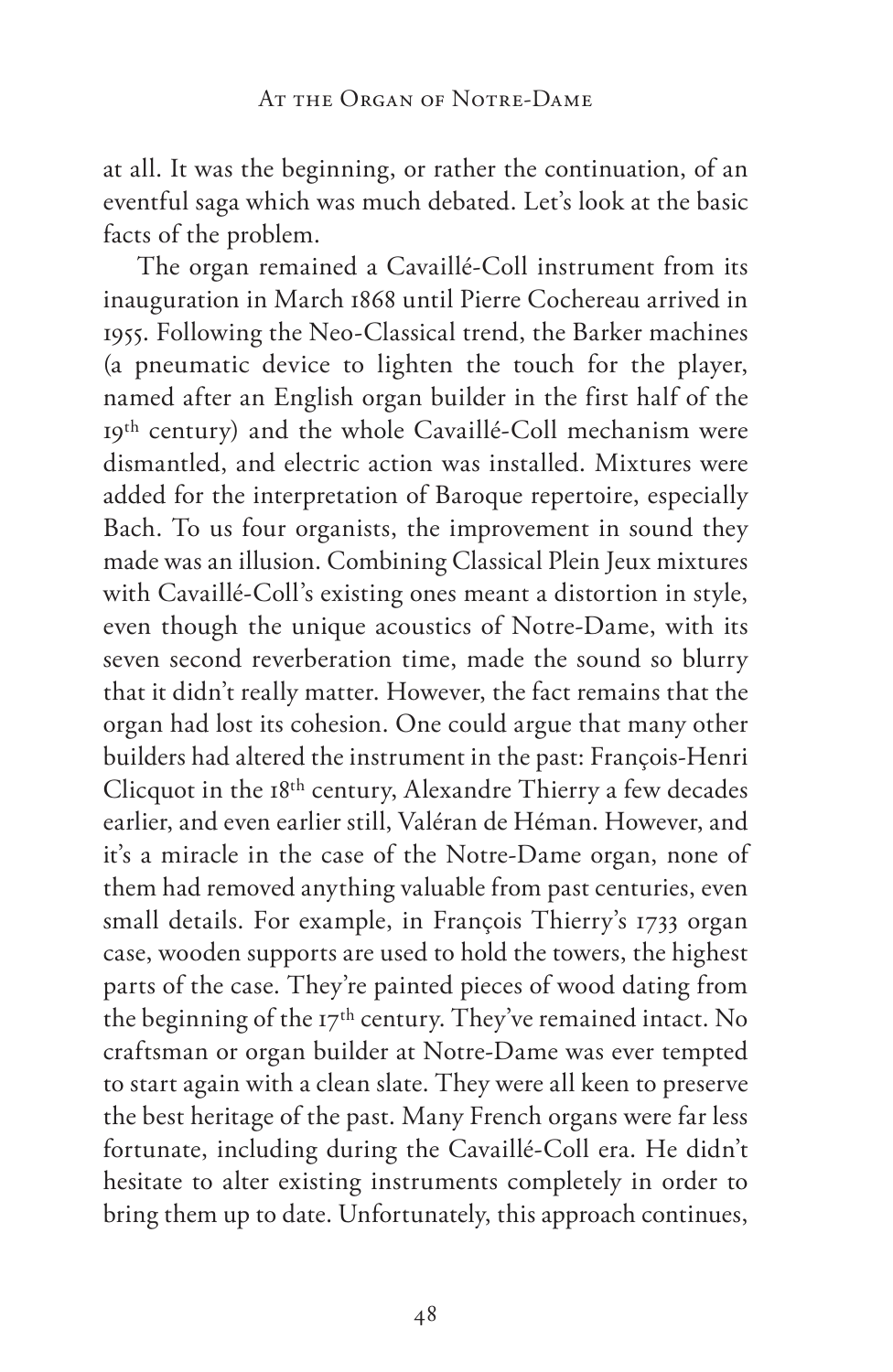#### **4**

#### *Sanctus*

As I near my 60th, I still have as many plans as I did when I was 20! And just as much enthusiasm to achieve them! If I had business cards they'd read: 'Olivier Latry, militant organist'.

\*

*SF: On several occasions you've emphasized that as a church organist, you're first and foremost a ' hidden servant'. How far is it possible for a ' hidden servant' to also be a performer?*

OL: A performer has his own individual creative side – as the interpreter of the composer's score. He can be recognized and identified like some pianists, violinists, or conductors. Recognition in the literal sense of the word doesn't mean overemphasizing your personality. However we play as we are … so one has to find a subtle balance between mastering one's own emotions and style, and the composer's message which mustn't be distorted.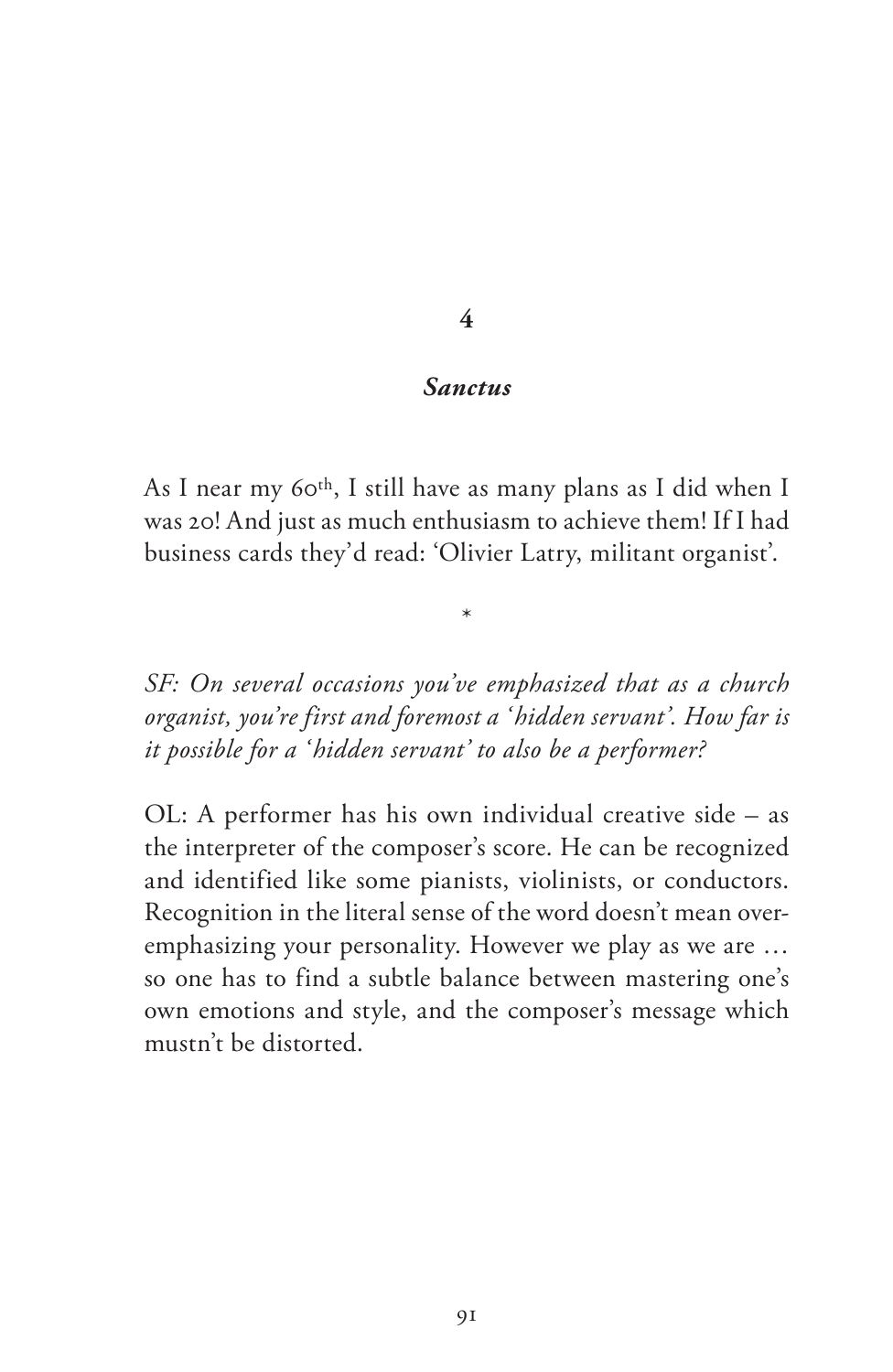### AT THE ORGAN OF NOTRE-DAME

*You mention violinists and conductors. Their initial contact with the sound is very different on account of the distance between*  instrument and performer: vibrations felt in the neck for the *former, and meaningful but silent gestures for the latter. What about organists?* 

It all depends on our physical connection with the instrument. You know how some performers literally embrace the piano with their arms, while others prefer space between their body and the keyboard. Organists encounter different situations with different instruments, depending on the position of the console in relation to the pipes. In the USA, the player's bench can be a long way from the sound source, while on an Italian Positiv, your ears are in close contact with the pipes with the same physical intensity as a violinist feels through his soundbox.

*This contact with the sound also includes hearing all sorts of mechanical noises: from the wood, the stops, the wind supply and so on … What does the mechanism noise of most church organs mean to an organist? Does it have an identifiable sound, even an extra-musical value to your ears?* 

To be honest I've never liked these noises, but they're an integral part of the instrument and I'd be reluctant to blame the builders of an organ designed 300 years ago! Noises often distract me, and I must admit that I'm only completely satisfied when I play an organ which makes musical sounds only! Modern builders have largely solved this problem by using insulation to deaden all these noises: the drawstop mechanism for example, and the blower (which is now soundproof as well). In this case I can concentrate totally on the music. In fact when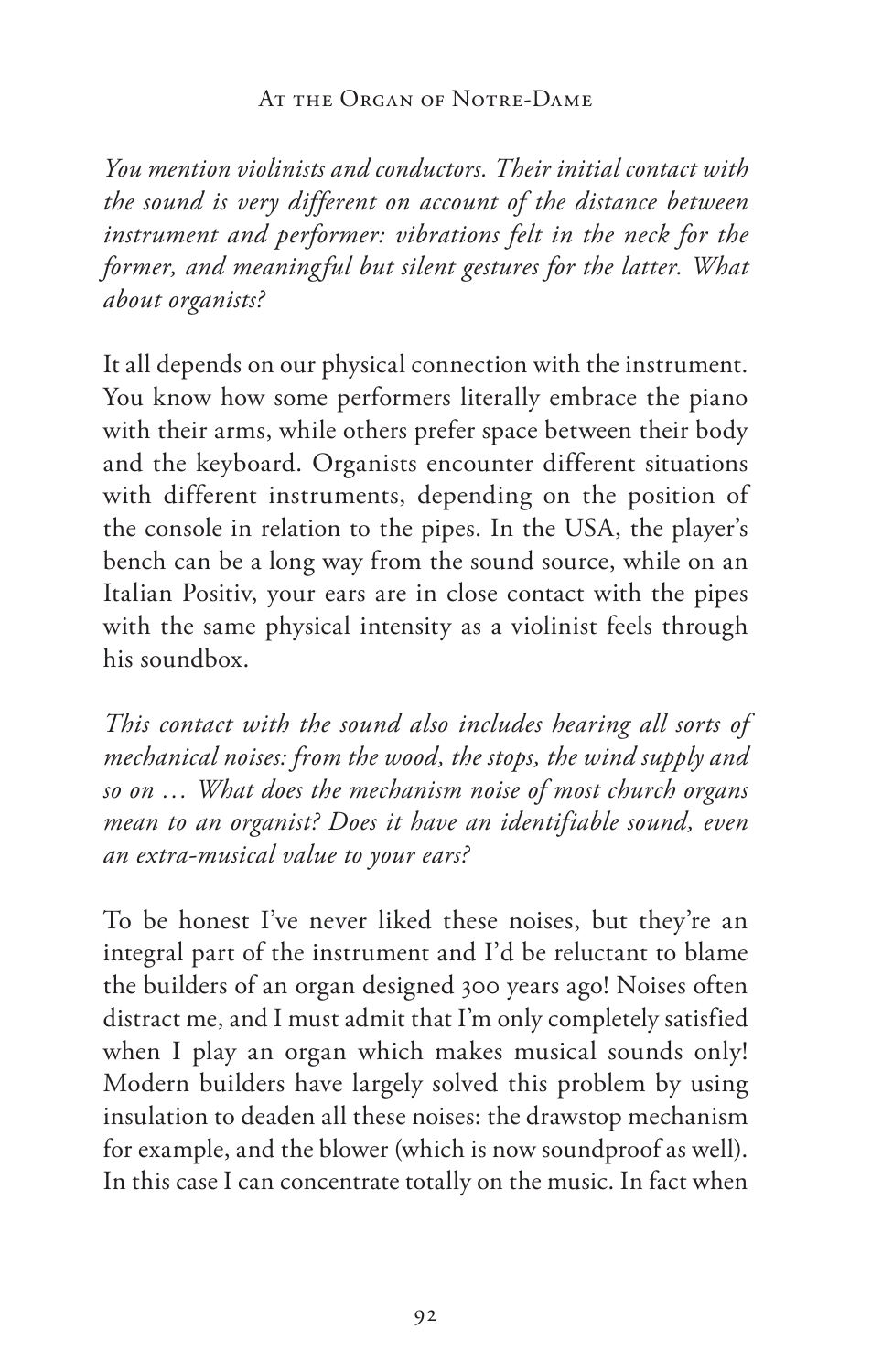#### **SANCTUS**

I'm playing, I find it difficult to tolerate any kind of external noise that interferes with the sounds I'm making.

*As well as physical distance, there's also the fact that theoretically, organists can't control their sound. Like on the harpsichord, the sound is the same no matter how they vary their touch. To put it simply, unlike pianists, organists have no control over the length and intensity of their sound.*

That's totally incorrect! For that matter, what control does a pianist have over a note he's just played when it will inevitably die away? On the organ we talk about articulation, the attack and release of the key. On a mechanical action organ, the way you attack a note is crucial, because depending on the speed with which you press down the key, the valve, and therefore the air flowing into the pipe, will respond quite differently. The sound will be harder or more rounded, legato or not, and that's how we define what we call transients. For the result to be fully convincing, the organ builder must have done a precise and thorough job in the early stages, so a mechanical action instrument doesn't sound like an electric action organ, either 'on' or 'off'. In fact, a skillful voicer ultimately plays his part in the performance.

Playing a single note on a single stop immediately allows you to control the sound exactly as you want to hear it. A fivepart chord on the Plein Jeu will sound about 20 pipes for each note. The musical result will vary from one player to another. When the notes of a chord are played firmly and absolutely together, you get really clear playing!

This was well-known even in Johann Sebastian Bach's day. In his Prelude and Fugue in G major BWV 541 he asks the player to release chords in different ways, which implies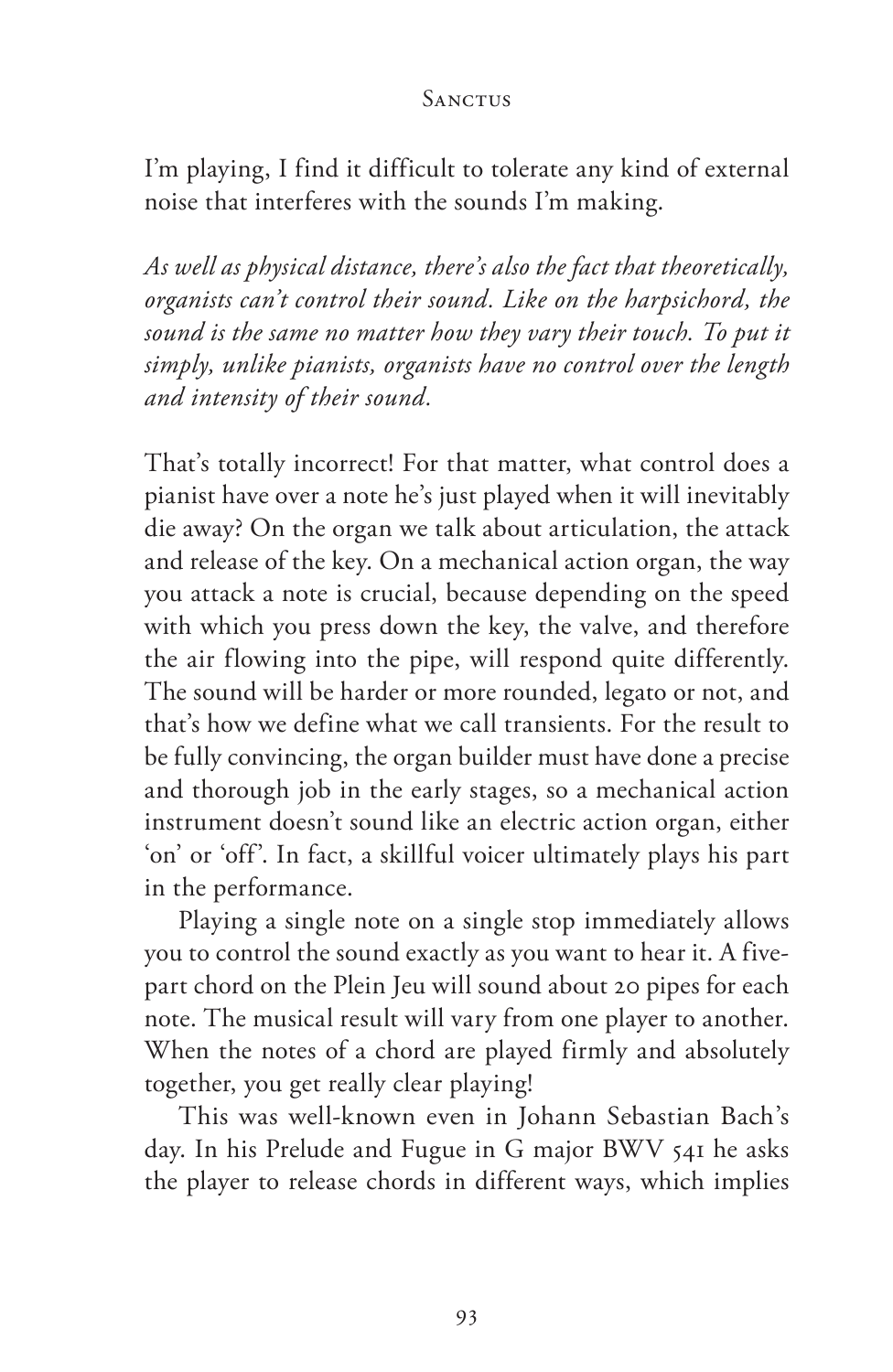#### **5**

## *Agnus Dei* **The present day organist**

An artist – in this case an organist like myself – has a fundamental spiritual role. He builds a bridge between two worlds. And I think I can say in all humility that we have a power we're unaware of. Pierre Méa, who was choir organist at Notre-Dame, told me that a man once said as he was leaving after mass: "Thank you! Thanks to you, I won't throw myself into the Seine this evening."

*SF: Before we discuss the broad question of the organ's place in the 21st century, let's consider its revival during the second half of the previous century. How did this 'renaissance' come about?*

\*

OL: I think the word 'resurrection' is more appropriate. It all began with the rediscovery of Baroque music in the years between 1950 and 1970. The organ world as a whole rejoined the general musical world, which was getting to grips with its Baroque and Classical heritage and finding ways to study the music of these eras. The organ took full advantage of a real cultural revolution during which more and more instruments were restored, and the discography widened. Many recordings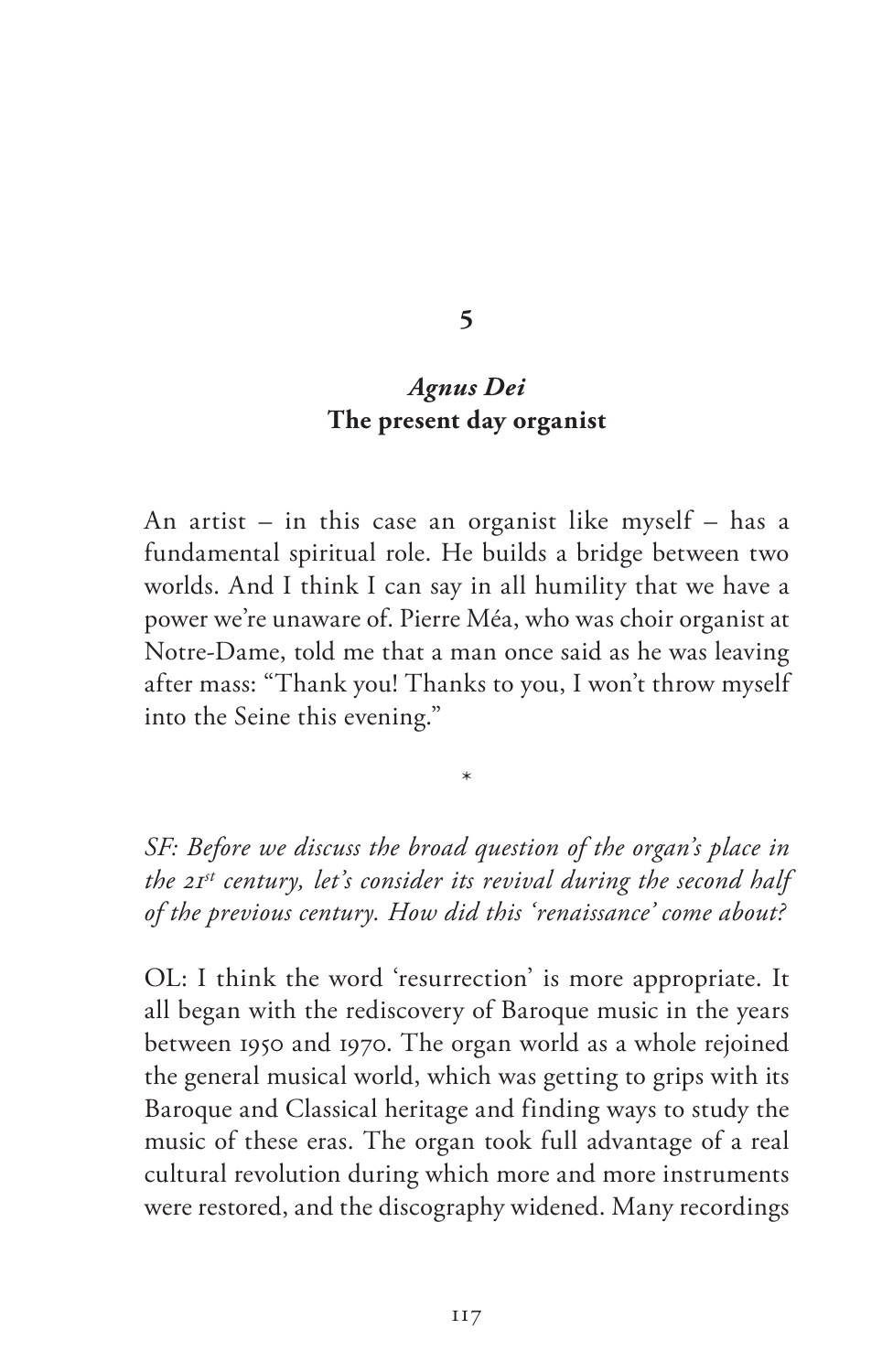were made, both of French composers of the Grand siècle\* and new versions of the complete Bach organ works by Helmut Walcha, Lionel Rogg, Michel Chapuis, Marie-Claire Alain, etc. This fundamental movement was crucial for the future of the organ, which was languishing in the dust … It's also ironic that it all began with Baroque repertoire, not the flagship symphonic repertoire of Cavaillé-Coll organs. The paradox is all the more remarkable in that before the 19th century, organ repertoire was exclusively religious. This wasn't the case with other instrumental genres: chamber and ensemble music, not forgetting opera. In fact, this repertoire, specifically written for the liturgy (I'm thinking of the Couperin or de Grigny masses) was now being played outside church services, as part of concerts or recordings.

Finally, the advent of stereo and later, compact discs, gave the promotion of the organ a tremendous boost. Its magnificent sound could now travel beyond cold church walls and into music lovers' cozy living rooms. Also it was now possible to achieve new excellence in every aspect of the listening experience: firstly the music itself, flawless and stripped of all imperfections thanks to the magic of sound editing, then the quality of the actual sound, captured through recordings made with increasingly sophisticated equipment, and lastly, organs in increasingly better tune, since audiophiles were less and less willing to listen to a badly-tuned instrument. On this last point, it's interesting to compare recordings of the 1950s with those made over the last 20 years. In those days we put up with things that nowadays seem totally unthinkable.

<sup>\*</sup> = the period of Louis XIV, King of France from 1661 to 1715.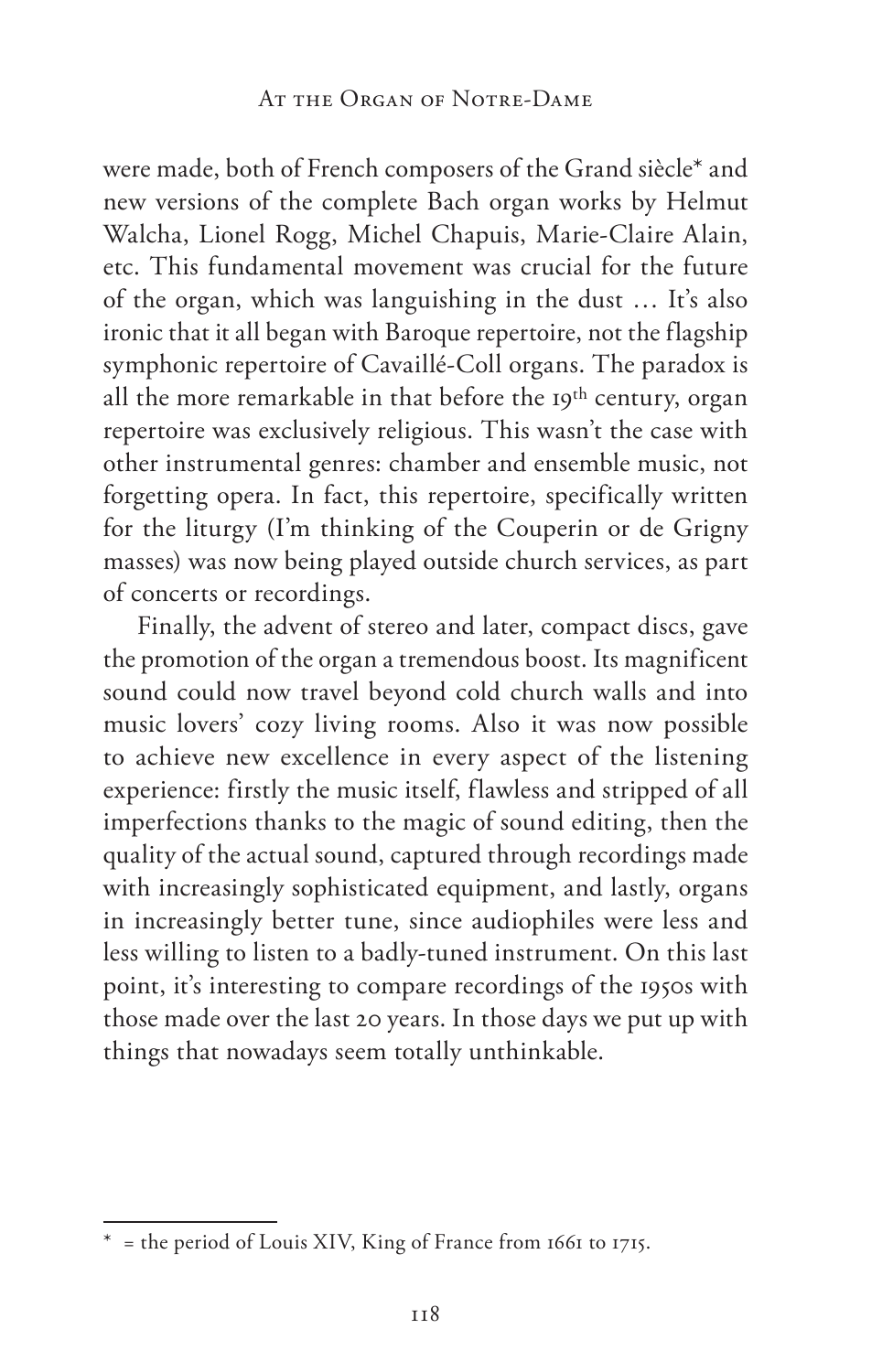#### Agnus Dei: The present day organist

*There was also a revival of enthusiasm for organ concerts. In the 1970s Pierre Cochereau gave regular Sunday concerts (auditions d'orgue) which the public flocked to attend …*

Many people have told me they would come to Paris every Sunday afternoon just to attend these concerts at Notre-Dame. They would even sit on the stone floor of the cathedral or, lie on the altar steps … These concerts became a real institution! Undoubtedly attending them was a kind of fad, a casual craze which was very fashionable at the time. But everything goes out of fashion eventually. Over the years, the number of competing cultural events in the capital increased dramatically. Audiences were drawn elsewhere, and so organ concert numbers gradually decreased. Let's hope that the attraction of Sunday concerts initiated by Pierre Cochereau will be rekindled when the cathedral re-opens. The Sunday afternoon concerts actually created a ritual where believers and non-believers met together in this sacred place purely for the love of music and beauty.

Until recently, all the churches in France had an important social function, not only as religious buildings, but also as architectural landmarks in the heart of each city. Religious observance was certainly more important than today. I remember how in my childhood days, the church was also part of family 'rituals'. Every time we came out of mass, we'd go off to the bakery to buy cakes. The memory of these rituals lingers on in novels and films with their benevolent view of couples in rural areas, all dressed in their Sunday best. Just before going into church, the man would come up with a flimsy excuse to leave his wife and join his friends at the café on the church square.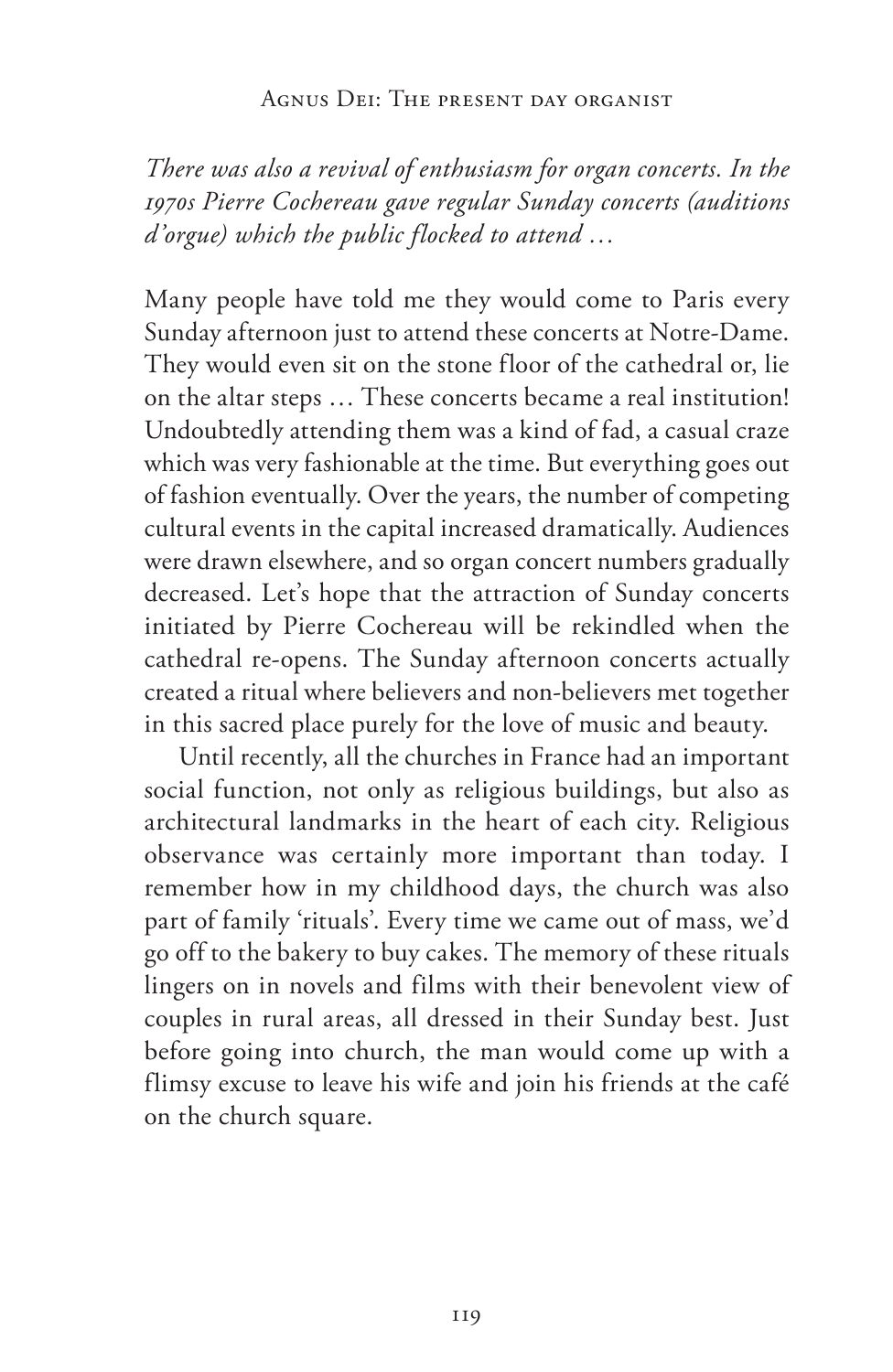#### At the Organ of Notre-Dame

## *How are the organ exams at the Paris Conservatoire structured?*

The Bachelor's exam covers various musical styles that the students have worked on during their first three years of study. The exam at the end of the first year at Master's level is a test of pure virtuosity. But in addition they have to give shorter performances on instruments of different styles, so we can assess their ability to perform various repertoires. The final Master's exam at the end of the second year is quite different, as we're now dealing with acknowledged organists. We've decentralized it so they can play in different Parisian churches. Now they can choose their own program and the church where they wish to perform. If one of them wishes to play Franck's *Trois Chorales* in Sainte-Clotilde (i.e. on the composer's organ), we try to make sure they can do so. So foreign students have the opportunity to play their examination recital at Notre-Dame, La Madeleine, La Trinité, Saint-Eustache or Saint-Sulpice. For them it's a real musical experience, but for their teachers and the administration it means a lot of organization. We have to walk from one church to another during the course of a day, according to each candidate's performance project. This exam becomes a kind of initiation rite into professional life.

## *How important do you think competitions are today?*

They're still important of course, but luck plays such a big part in an artist's career! I tell candidates they should have a go at competitions and treat them just as additional experiences. It's still the best way to win them. At the very least, they'll still learn from them, get to know other young organists and establish contact with some of the jury. But that isn't enough to make a career. My American manager John McElliott had just added Vincent Dubois, winner of the Calgary competition,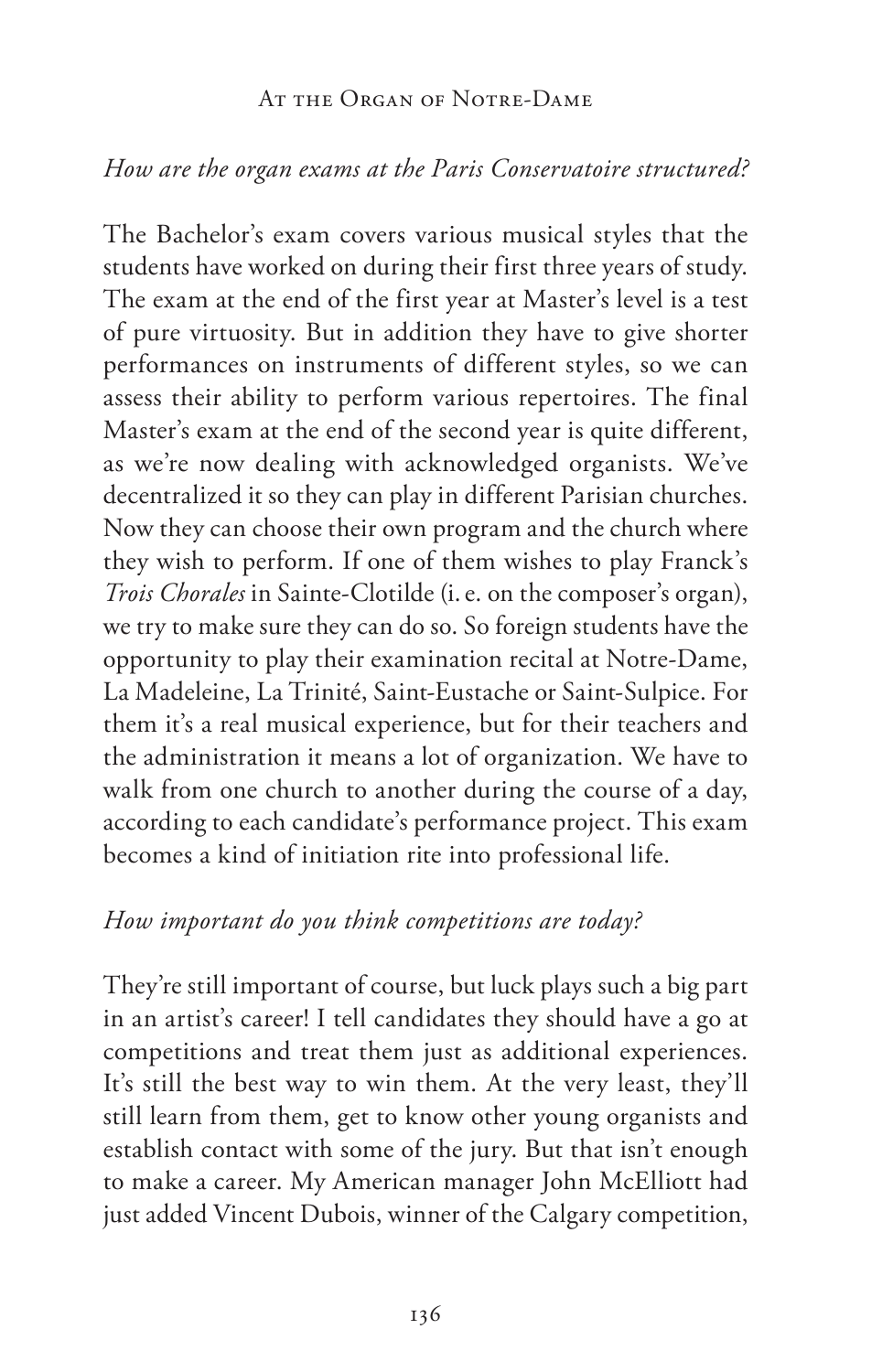to his agency. Some time later I asked John for his impressions and his answer made me smile: "He's got the whole package!" You have to play well for sure, but you also have to know how to adapt to every possible situation, not worry about skipping a meal, cope with jet lag, be intelligent, sympathetic, and able to communicate. Communicate … Some musicians don't do it enough, others rather overdo it. I don't mean to be sarcastic. But is swamping newspapers with self-promotion really doing music a service?

*While we're on the subject of careers, can we quickly discuss organists' remuneration …* 

A church organist's salary comprises a fixed amount for Sunday masses, plus casual fees for weddings and funerals during the week. Unfortunately, this custom applies in only a few dioceses in France. Although an organist position, at least in these dioceses, constitutes a paid profession, the modest salary isn't enough to live on. Musicians have to take on other paid work, usually teaching, in addition to their titular organist position. Some manage by playing in several churches. Others make casual work their main activity – if I can put it this way, running from one funeral service to the next from morning till night.

*Let's come back to the development of interpretation and playing technique. All instruments have had their great performers: Chopin, Liszt and so on for the piano. Marcel Dupré (1886-1971) was called the 'Liszt of the organ'.* 

In the 17th and 18th centuries the organ was played like a harpsichord. In the 19<sup>th</sup> century and first half of the 20<sup>th</sup> century it was played like a piano. Today I hope we play the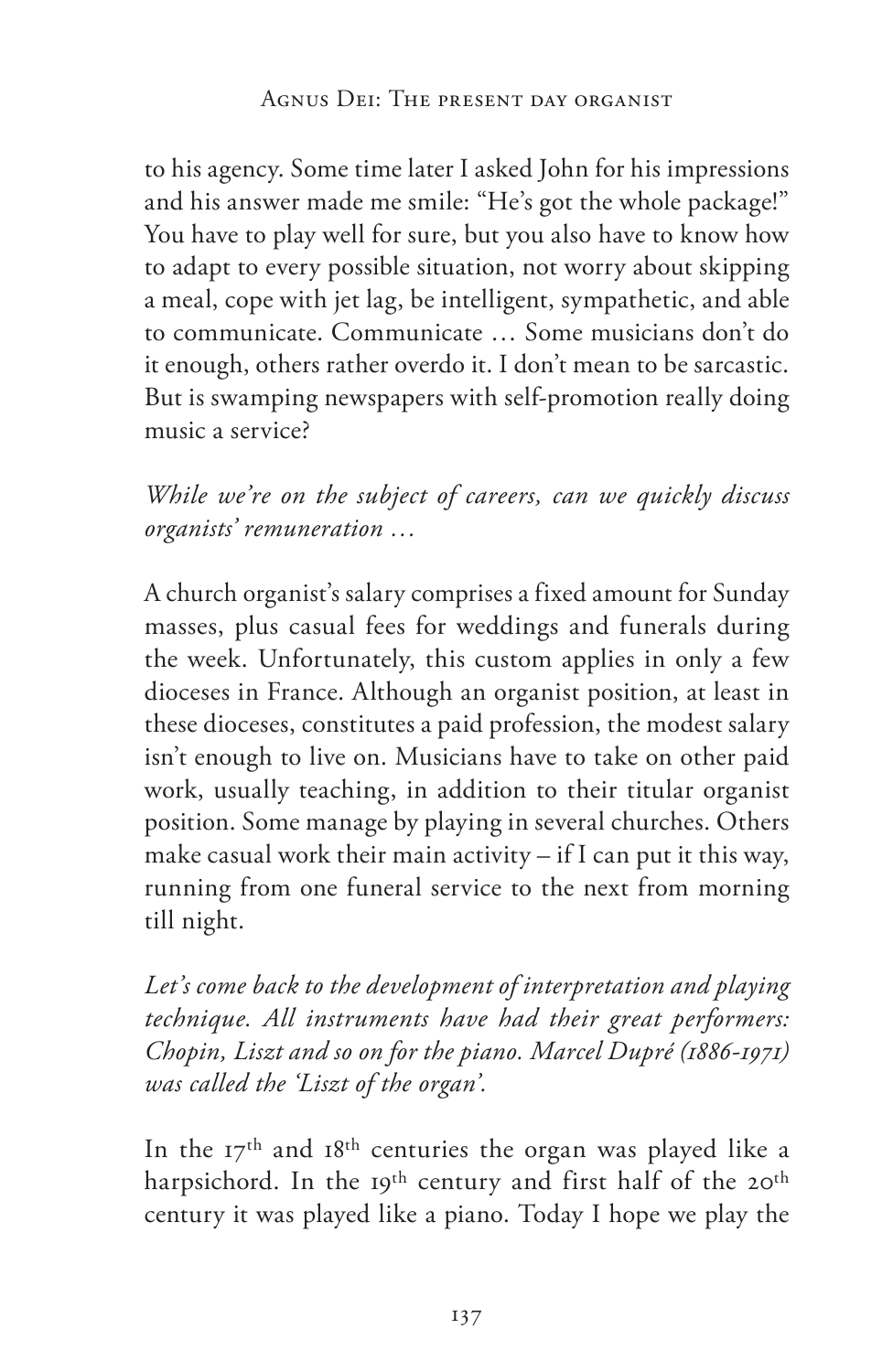## **Appendix 1**

### **History of the Notre-Dame organ**

Ever since the cathedral was being built, small Positiv organs were used to accompany the liturgy. They were moved around according to how work on the building was progressing.

Cathedral records show that a 'swallow's nest' organ, suspended under a high window of the nave, was in place as early as 1357. It was probably a small Blockwerk (a plenum with progressive mixtures) with 36 keys and four to six pipes per key, with the longest pipe measuring six feet. It was dismantled in 1425.

Between 1401 and 1403 Frederick Schambantz installed an organ on the stone gallery provided for this purpose underneath the western rose window. Its 46-note keyboards plus a pedalboard made it possible to play a large Blockwerk of 8 to 22 ranks. Its façade comprised four panels and three central towers with pipes 18-feet high. Like many others at this time, its case was decorated by ornaments and moving figures: a revolving sun, a little man playing. The wind was supplied by 12 bellows placed behind the case and operated by four people.

No further modifications were made to the instrument for more than two centuries, until Valéran de Héman added a second, then a third division between 1608 and 1620. It was the first three-manual organ to be built in Paris. At the end of the 17th century a fourth manual (Echo) was added.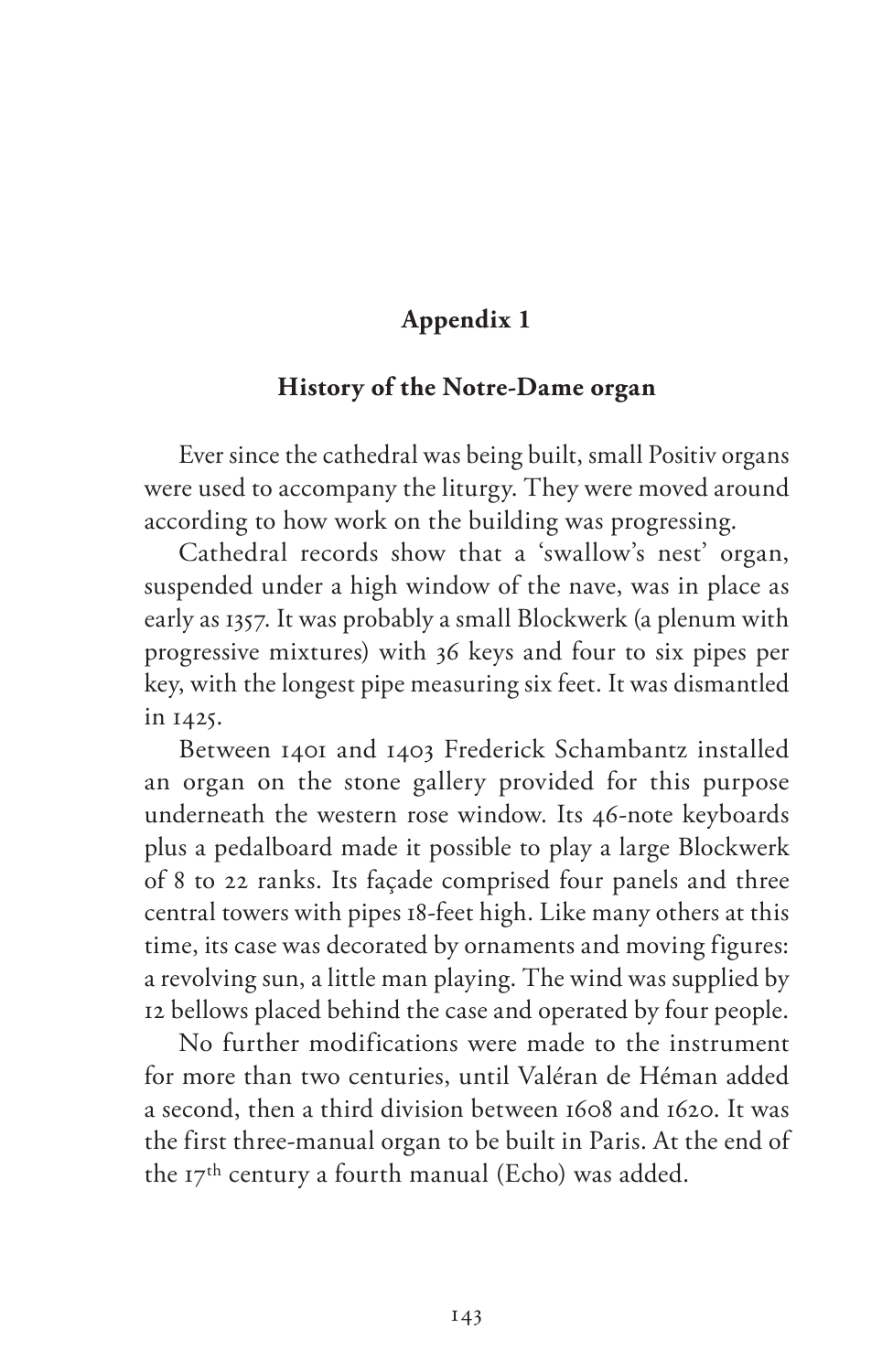## **Appendix 2**

## **Specification of the Notre-Dame organ**

### **Manual I: Grand-Orgue**

(56 notes) Violonbasse 16 Bourdon 16 Montre 8 Viole de Gambe 8 Flûte Harmonique 8 Bourdon 8 Prestant 4 Octave 4 Doublette 2 Fourniture harmonique II-V ranks Cymbale harmonique II-V ranks Bombarde 16 Trompette 8 Clairon 4 Chamades Grand-Orgue: Trompette 8 Clairon 4 *Chamade Récit: Trompette 8 Cornet récit classique (up to C3)*

## **Manual II: Positif** (56 notes) Montre 16 Bourdon 16 Salicional 8 Flûte Harmonique 8 Bourdon 8 Unda maris 8 Prestant 4 Flûte douce 4 Nazard  $2^2/3$ Doublette 2 Tierce  $1 \frac{3}{5}$ Fourniture V ranks Cymbale V ranks Clarinette 16 Cromorne 8 Clarinette aiguë 4

## **Manual III: Récit expressif**

(56 notes) Quintaton 16 Diapason 8 Viole de gambe 8